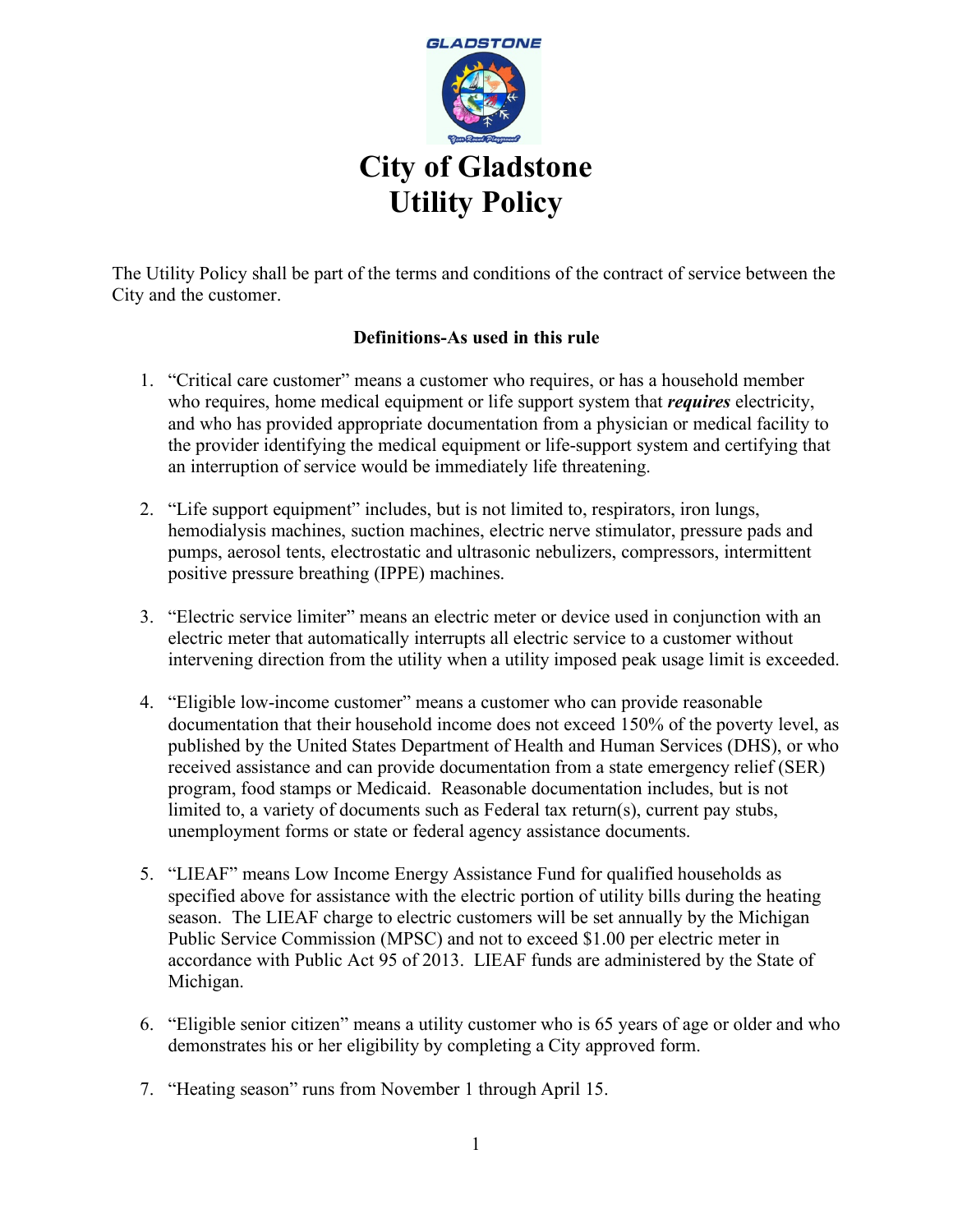- 8. "Medical emergency" means an existing medical condition of the customer or a member of the customer's household, as defined and certified by a physician or public health official that will be aggravated by the lack of utility service.
- 9. "Utility" means the electric, water, sewer and refuse services operated by the City of Gladstone.
- 10. "City" means the City of Gladstone.
- 11. "Premise" means the service address.
- 12. "MPSC" means Michigan Public Service Commission
- 13. "Utility committee" consists of the City Manager, Treasurer, Electric Superintendent, Water/Wastewater Superintendent and utility billing personnel

#### **Service Deposits**

- 1. A service deposit is required for electric customers who rent a premise, premise is located on leased land or premise is located outside our taxing district. One-half (1/2) of deposit is due at time-of-service request and remainder to be paid upon due date of first utility bill. Deposit is set in accordance with the City Fee Schedule.
- 2. Low-income qualified customers, per State of Michigan guidelines, may make deposit in two monthly payments upon payment of one-third (1/3) of deposit for service transfer.
- 3. In cases of bankruptcies, deposits will be credited to any outstanding utility account balance as of the court file date. A new deposit will be required for post-petition utility account in conformance with bankruptcy laws. New deposit amount will be assessed in accordance with the City Fee Schedule.
- 4. Deposits will be refunded to landowners outside taxing district and premises on leased land (Lake Bluff Retirement Village and Oak Bluff Estates) who have maintained a payment history void of past due notices, shutoffs or NSF payments for a period of two years. Deposit and interest will be applied to the utility account. If a customer does not meet criteria listed, their account will be re-evaluated every six months for refund of deposit. Interest will be accrued at the rate of 1% per annum. If deposit has been refunded, the City reserves the right to reassess a deposit to customers on leased land whose payment history goes into arrears.
- 5. Renters will have their deposits held and applied to final bill. Interest will be accrued on these accounts.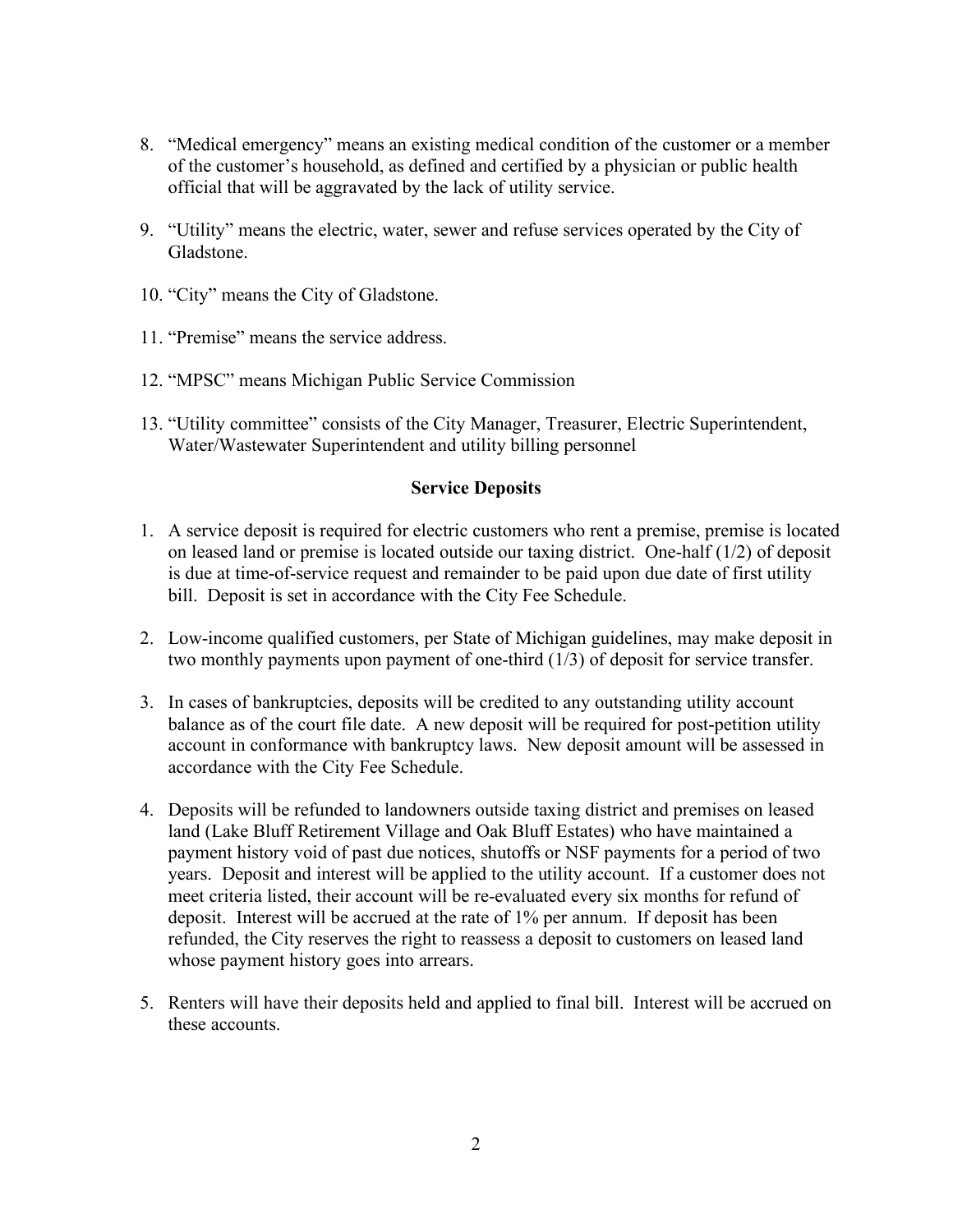- 6. Deposits paid by service agencies will not be refunded to customer but to their account only. Any deposit remaining will be returned to service agency that granted the deposit. Deposits do not earn interest.
- 7. Customers moving within our service territory will have their deposit transferred to the new premise, upon final payment of account. If customer was a previous homeowner and becomes a renter, and no deposit is on file, a deposit will need to be paid at the rate specified in the City Fee Schedule. If customer does have a deposit on file and does not pay their bill from the former premise, the deposit and interest will be applied. Any remaining deposit will be transferred to the new premise. If none remaining, deposit will be assessed to new premise at the current deposit rate.
- 8. The City of Gladstone reserves the right to require an additional deposit if any of the following apply:
	- Customer has had a 48-hour disconnection notice (door hanger) at least three times during a rolling twelve-month period.
	- Customer has had service disconnected, for non-payment, at least twice during a rolling twelve-month period.
	- Customer has had two NSF payments during a rolling twelve-month period.
	- Customer has filed bankruptcy.
	- Customer has utility bills consistently higher than deposit amount. Calculation of additional deposit will be based on two highest consecutive billing months over a twelve-month period, less initial deposit.
	- Customer has not fulfilled payment agreement obligations.
	- Customer has closed account with balance due within the past six years. This applies to opening a new service account.
- 9. Failure to comply will result in refusal of utility services or disconnection of utility services.

# **Utility Bill Charges**

The City of Gladstone utility bills are sent out monthly. Meters are read the first weekday of the month. Utility bills are broken down into the individual, unbundled charges for each separate utility service being billed instead of the total aggregate cost of each service. Charges on utility bills encompass the following:

# **Electricity**

- Readiness to Serve-this charge is the cost of supplying electric to each premise. This is a flat fee charged to each electric meter for the transmission lines and equipment to bring electricity to the premise. Rate is based on the type of service being billed.
- Energy charge-this is the charge per kilowatt hour (kwh) used. The kwh is listed on your bill.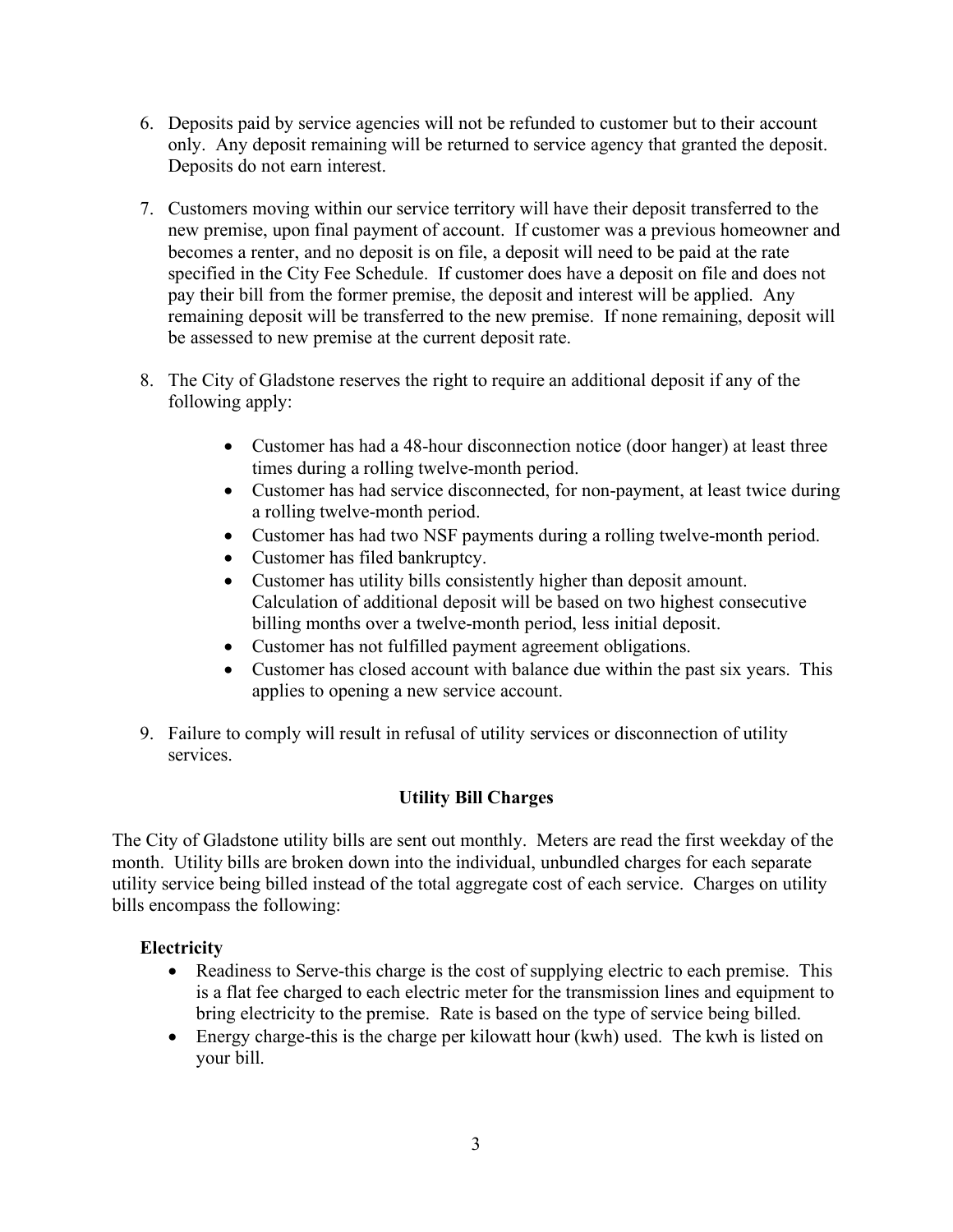- Power cost adjustment (PCAC)-the adjustment between the cost of power purchased and power sold. The amount is calculated monthly and can be either a positive (addition) to the bill or a negative (subtraction) to the bill.
- Energy Optimization (EO)-a charge required by the State of Michigan for programs to reduce energy consumption. The rate per kwh changes annually based on previous years energy sold. This is sent to an agency for disbursement.
- LIEAF-is a charge for low-income assistance on electric bills. Rate is set annually by the MPSC. This is sent to the State of Michigan for disbursement.
- Sales tax-a charge required by the State of Michigan. The residential rate is 4% of total bill (less LIEAF) and 6% for commercial/industrial customers. This is sent to the State of Michigan.

## **Water**

- Readiness to Serve-this charge is the cost of supplying water to each premise. This is a flat fee charge for each water meter for the infrastructure to bring water to each premise. Charge is based on the size of the water meter. Accounts that are wastewater only will have a water meter installed for the wastewater calculation, but will not be billed a Readiness to Serve charge under water.
- Water usage- the rate per gallon charged. Usage is billed per thousand gallons used. Water reads **are not** rounded up to the next thousand gallons. Wastewater only accounts will not have the water usage calculated as the meter is to only monitor wastewater.
- Public fire protection: the rate for fire protection within the city. Rate is based on size of accounts main water meter.
- Per unit charge is for complexes with multiple apartments on one water meter. An additional charge per apartment on the single water meter is added per the Fee Schedule.

# **Wastewater**

- Readiness to Serve-this charge is the cost of removing wastewater from each premise. This is a flat fee charge for each account, based on the size of the primary water meter, for the premise.
- Wastewater usage-the rate per gallon charges. Usage is billed per thousand gallons based on the primary water usage. Usage on specified irrigation meters is not included in the calculation for wastewater usage.

# **Solid Waste**

- Customer charge-covers use of compost site, city-wide clean up vouchers and other items not included in refuse pickup. This charge is only on bills for premises within the corporate city limits.
- Refuse/Recycling-charge for the pickup of the refuse and/or recycling. Recycling is a separate charge only if premise is required to have a dumpster and customer requests recycling pickup. Charge does not change if customer has refuse pickup and does not wish to have recycling pickup.

Utility rates for City utility bills are approved annually by the City Commission. Rates for Masonville sewer and Mapleridge water are set by their governing body.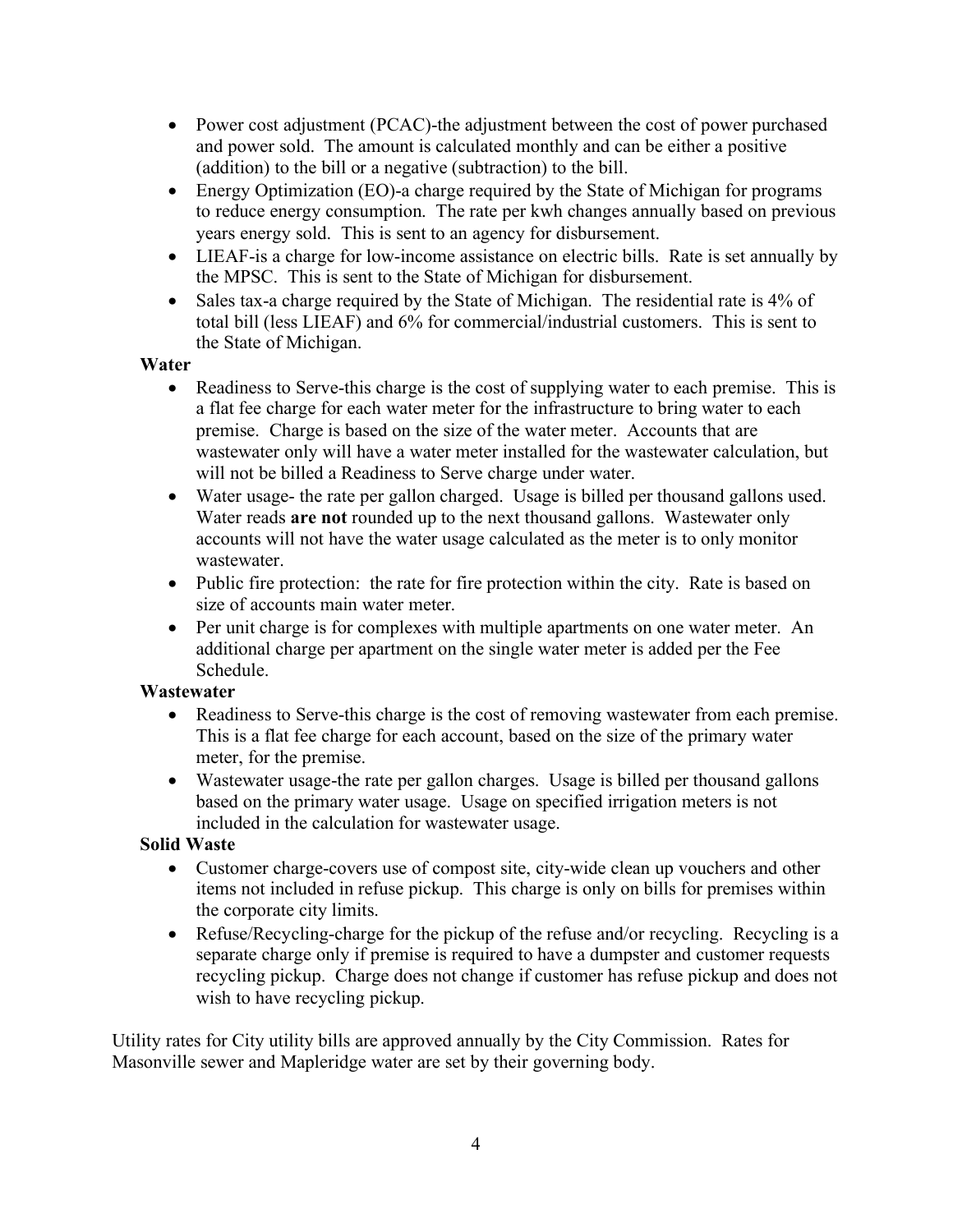#### **Payments**

Payment is due by the specified due date on utility bill. Payment must be received **by** close of business on the due date or it will be considered late. Due dates that fall on weekends or holidays will be moved forward to next business day. Drop box and online/IVR payments are collected/downloaded upon the end of business day and applied to utility accounts. Payments in drop box, online or via IVR, received in mail or other method after that time will be late. Payment methods for utility bills are as follows:

- Online-debit/credit/check
- IVR (toll-free phone payment)-debit/credit/check
- Mail
- Drop box (front of City Hall)
- In person at office-cash/debit/credit/check
- Autopay from your checking or savings account (ACH)

Payments will not be taken over the phone in the office.

## **Credit Utility Account Balance**

Utility accounts, not on a budget plan, that carry a credit balance amounting to over \$300 and the credit amount is over 90 days in aging, the credit balance will be refunded through a check to the customer during the normal city bill pay process.

## *The City will not refund credit balances on Masonville sewer or Mapleridge water accounts unless directed by the governing entity to do so.*

#### **Late Penalties/Fees**

All utility bills must be paid by the specified due date and time or a penalty will be assessed to the outstanding bill balance, not total account balance. An NSF fee will be assessed to your utility account for each non-sufficient fund, wrong bank account number or closed account transaction. If account has two (2) non-sufficient funds within a rolling calendar year, the utility account will be placed on cash or credit/debit card payment only. Online/IVR payment method will be suspended for six (6) months. An additional deposit may also be assessed at that time. Fees and penalties will be in accordance with the City Fee Schedule.

#### **Late Fees/Additional Fee Charges Refund**

The City shall refund any late fees, door hanger fees, disconnection fees or other fees related to a shutoff or resumption of service if those fees were improperly assessed because of failure to provide notice as required by this policy. Failure to receive shutoff notification(s) due to actions outside of the City's control do not negate any of the charges assessed.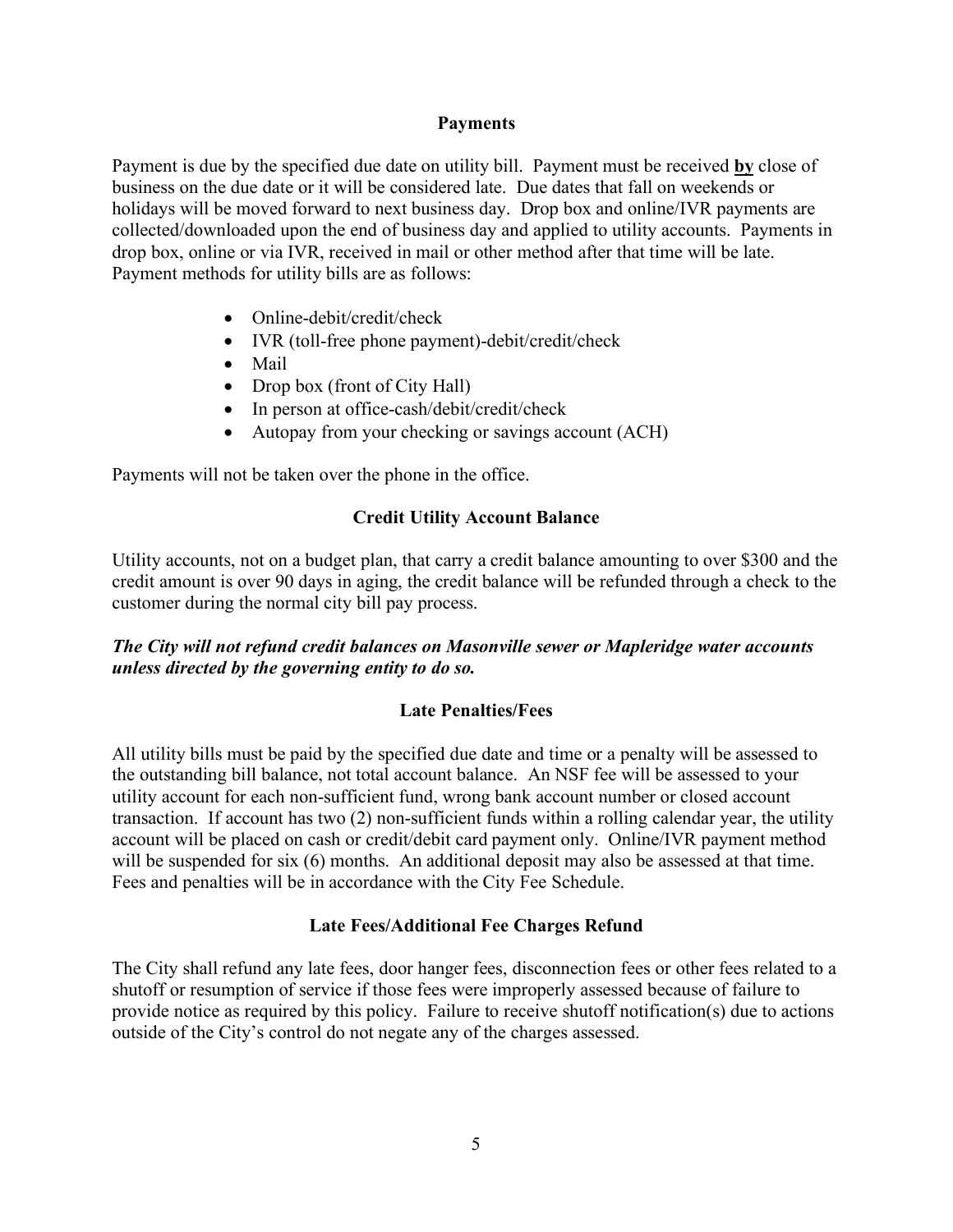#### **New Service Requests**

- 1. Upon request for utility service, customers must fill out the request for service paperwork and pay a deposit on electric service as outlined in this policy. Customer who previously had service with the City and have a balance owing on a closed account **will not** be granted service at their new premise until the balance has been paid on the former account and minimum deposit requirements met.
- 2. Current customers transferring service from one premise to another will need to have their current account up to date before service will be transferred. Any deposit on the account will be held until the final bill is paid. Upon payment in full, the deposit will be transferred to the new account. If not paid by due date, deposit will be applied to the former account and the deposit rate as stated in this policy will be assessed to the new account. If deposit is not sufficient to cover the balance of the former account in full, the customer will be subject to shutoff procedures at their new premise for the unpaid balance of their former premise.

#### **Electric Service Limiters**

Electric service limiters will not be used until after the MPSC issues an order that establishes uniform standards for the use of electric service limiters. At that time the City may establish rules on the use of services limiters consistent with the MPSC rules.

#### **Third Party Consent**

Subject to applicable third-party consent, a customer may be permitted to designate a third party to receive all bill notifications, on the customer's behalf. Such notices may be provided to both the designated third party and the customer. Landlord's may only receive notifications with the written consent of the tenant occupying the premise and named as the utility account holder. An Authorization to Release Personal and Account Information form must be signed and filed with the utility office before any third party may receive any account information. Information on utility accounts is not available to the public without written authorization from the account holder. Consent is implied on inquiries from assistance agencies.

#### **Utility Assistance Notices**

The City shall supply information regarding utility assistance programs and protections to customers annually as a bill message, in a bill insert, public forum, newspaper announcement, City website or in any other manner approved by the governing body of the City. Information to be included:

- Assistance information available by calling 2-1-1
- Medical emergency and critical care protections provided in this policy
- Military shutoff protections pursuant to MCL 460.9C
- Low-income protections provided in this policy
- Senior citizen protections provided in this policy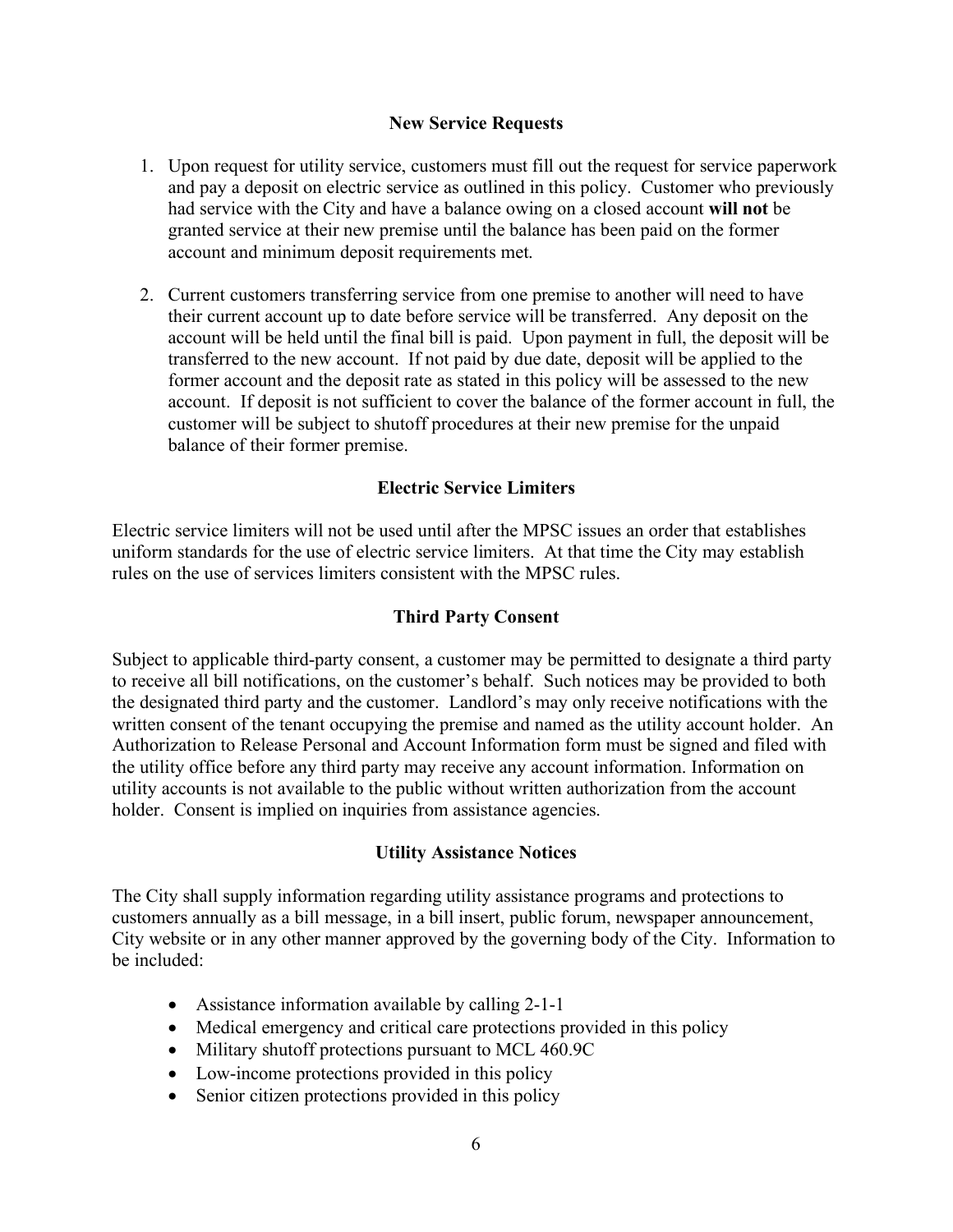## **Senior Identification Notice**

The City shall, at least once a year, attempt to identify senior citizen customers by at least one of the following methods:

- Conducting customer interviews
- Obtaining information from a consumer reporting agency
- A personal or automated telephone call where direct contact is made with a member of the customer's household or a message is recorded on an answering machine or voice mail
- First class mail
- Personal visit to the customer
- Written notice left on customer's door
- Utility bill insert

## **Temporary Shutoff**

Notwithstanding other requirements of this policy, service may be shutoff temporarily for reasons of health, safety or in a state or national emergency. When service is shutoff for reasons of health or safety, the utility shall attempt to leave notice at the premises whenever reasonably possible.

#### **Enforced Shutoff**

The City may shutoff or terminate serve to a customer for any of the following reasons:

- 1. The customer has not paid a delinquent account that accrued within the last six (6) years.
- 2. The customer failed to pay deposit as required.
- 3. The customer has engaged in unauthorized use of the utility services.
- 4. The customer has failed to comply with the terms and conditions of a Payment Agreement, Winter Protection Payment Plan or Emergency Medical Agreement.
- 5. The customer has refused to arrange access at reasonable times for the purpose of inspection, meter reading, maintenance or replacement of equipment that is installed upon the premises or for the removal of a meter.
- 6. The customer misrepresented his/her identity for the purpose of obtaining service or put service in another person's name without permission of the other person.
- 7. The customer has not placed service in their name leaving in the name of the former account holder or landlord without the permission of the former account holder or landlord.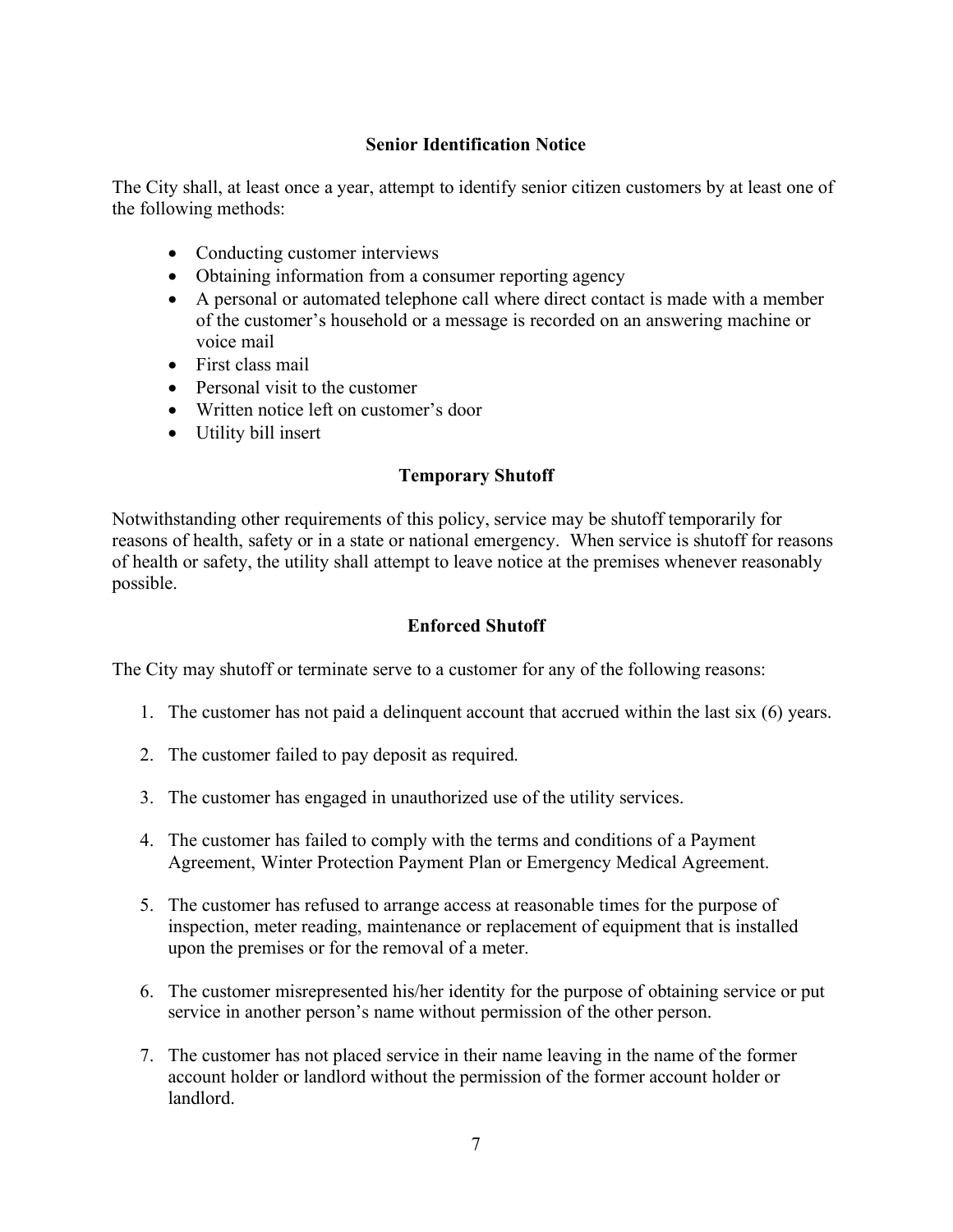- 8. The customer has violated any rules of the City so as to adversely affect the safety of the customer or the integrity of the system.
- 9. A person living in the customer's residence meets both of the following:
	- Has a delinquent account for service with the City within the past three (3) years that remains unpaid?
	- The customer lived in the person's residence when all or part of the debt was incurred. The City may transfer a prorated amount of the debt to the customer's account, based upon the length of time the customer resided at the person's residence. This subdivision does not apply if the customer was a minor while living the person's residence.
- 10. The customer has not paid for service at a premise occupied by another person, and it is not feasible to provide service to the occupant as a customer without a major revision, as determined by the City, of existing distribution facilities.
- 11. The customer paid with non-sufficient funds or on a closed account to avoid a previously noticed shutoff.
- 12. The City **will not** terminate services via a landlord's request to evict a tenant **even if** utility account is in landlord's name. See Landlord/Tenant utilities for more information.

# **Agency Assistance Requests**

Customers applying for assistance need to have the agency contact the utility office, prior to 48 hour notice delivery, informing us that an application for assistance has been submitted. Once contacted, a 10-day hold will be placed on the shutoff awaiting the agencies determination of payment. The payment due date listed on past due notice is to be used as date utility office needs contact from assistance agency. A hold will not be placed on an account based on customer stating they are applying for assistance. Agency must contact the utility office.

A 10-day hold **does not** apply to the following circumstances:

- Customers applying **after** delivery of a 48-hour notification.
- Customers who were denied by agency the previous month.
- Customers who failed to meet their co-pay requirement resulting in non-payment of assistance.
- Power has already been shutoff for non-payment.

If the agency is only paying the past due electric portion, the customer will be required to pay the remaining past due balance for the other utilities billed. Assistance agencies will be notified of this co-pay requirement and could hold/rescind their payment of the electric based on customer payment of other past due utilities. Co-payments not met within the time frame allotted, could result in service being turned off for non-payment. If 10-day hold has expired and utility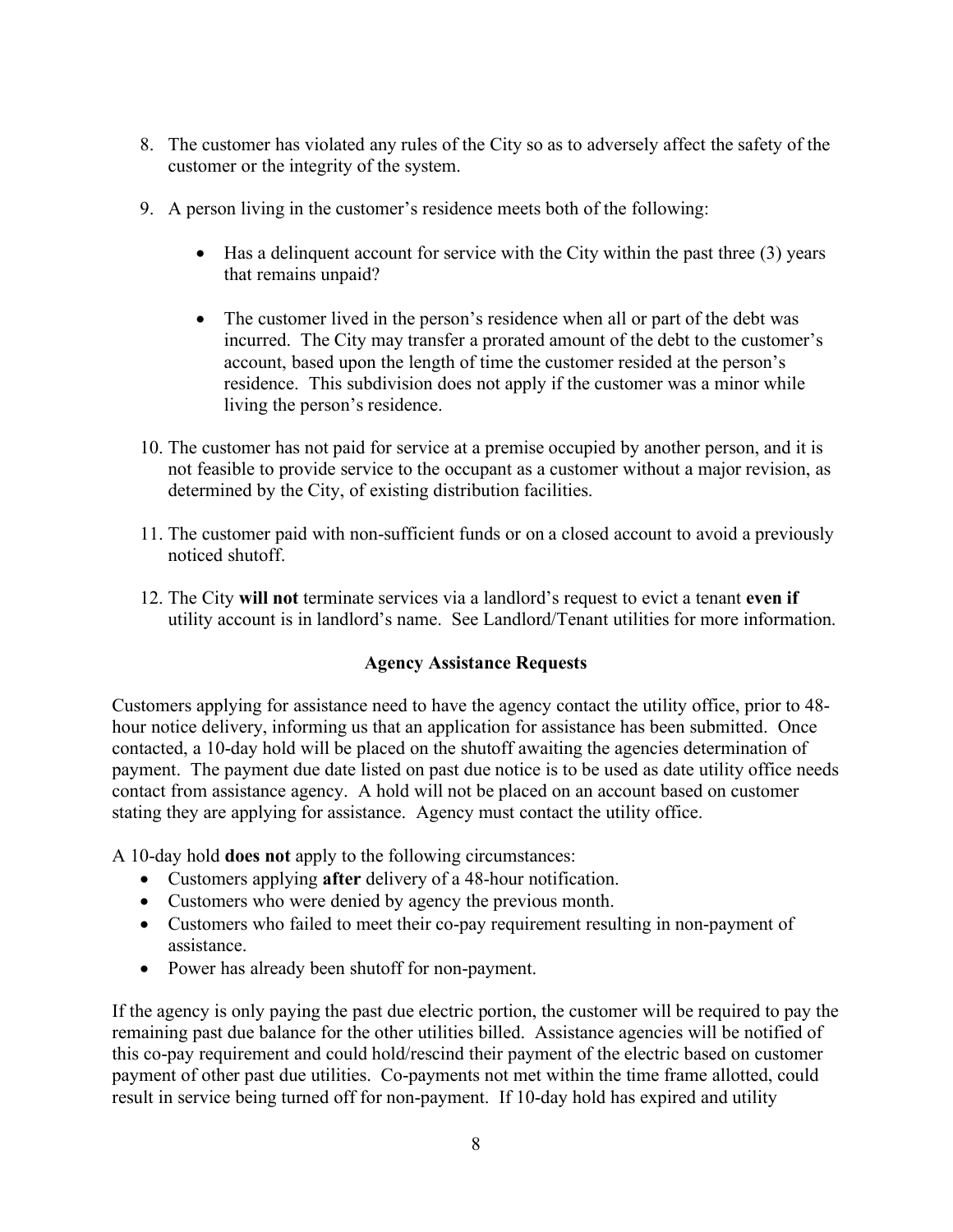department has not received a determination of payment, utilities for the premise will be shut off. If premise is already shut off for non-payment past due balance must be paid in full before utilities will be turned back on. This payment can be from an assistance agency, customer or both parties.

## **Payment Arrangements**

Payment arrangements may be requested during the heating season if a customer does not qualify for low-income assistance or the Low-Income Winter Protection program. Payment arrangements will be determined by the Utility Committee. Approved payment arrangements will be for a term no longer than six (6) months. Term of arrangement will be based on the balance owing. Arrangements will be set at current month billing plus additional amount as determined by Utility Committee.

Payments are due on due date as set forth on utility bills. Customers with a Payment Agreement or Winter Protection Payment Plan and fails to make that payment, the customer's electric service will be disconnected on the business day following the date of non-compliance, but not before the end of a ten (10) day notice period. If the customer fails to make a scheduled payment that is more than fifteen (15) days past the date of the Payment Agreement, the City will issue the first and second shutoff notices.

The City is not required to enter into a subsequent payment plan with a customer who defaulted on the terms and conditions of a payment plan within the past 12 months. The City may modify an existing payment if the customer is not in default and demonstrates a significant change in economic circumstances and requests a modification of the payment plan.

# *The City cannot enter into payment arrangements with Masonville sewer or Mapleridge water customers.*

# **Budget Arrangements**

Budget plans are available for residential utilities for City of Gladstone customers. Accounts need to be current to request a budget arrangement. Budgets are re-evaluated twice a year after the cooling and heating seasons. Customers are informed in writing to any changes in their budget amount. Failure to make budget payment amount may cause shutoff procedures to be initiated. If shutoff procedures are initiated, budget will be voided and entire balance will be due.

## *The City cannot make budget arrangements for Masonville sewer or Mapleridge water customers.*

#### **Shutoff Notification/Procedures**

The first notice (past due notice) will be issued if a utility account is in arrears or has a deposit owing. The notice will be mailed by first class mail to the customer's billing address approximately one week after new utility bill has been sent. The customer will be given ten (10)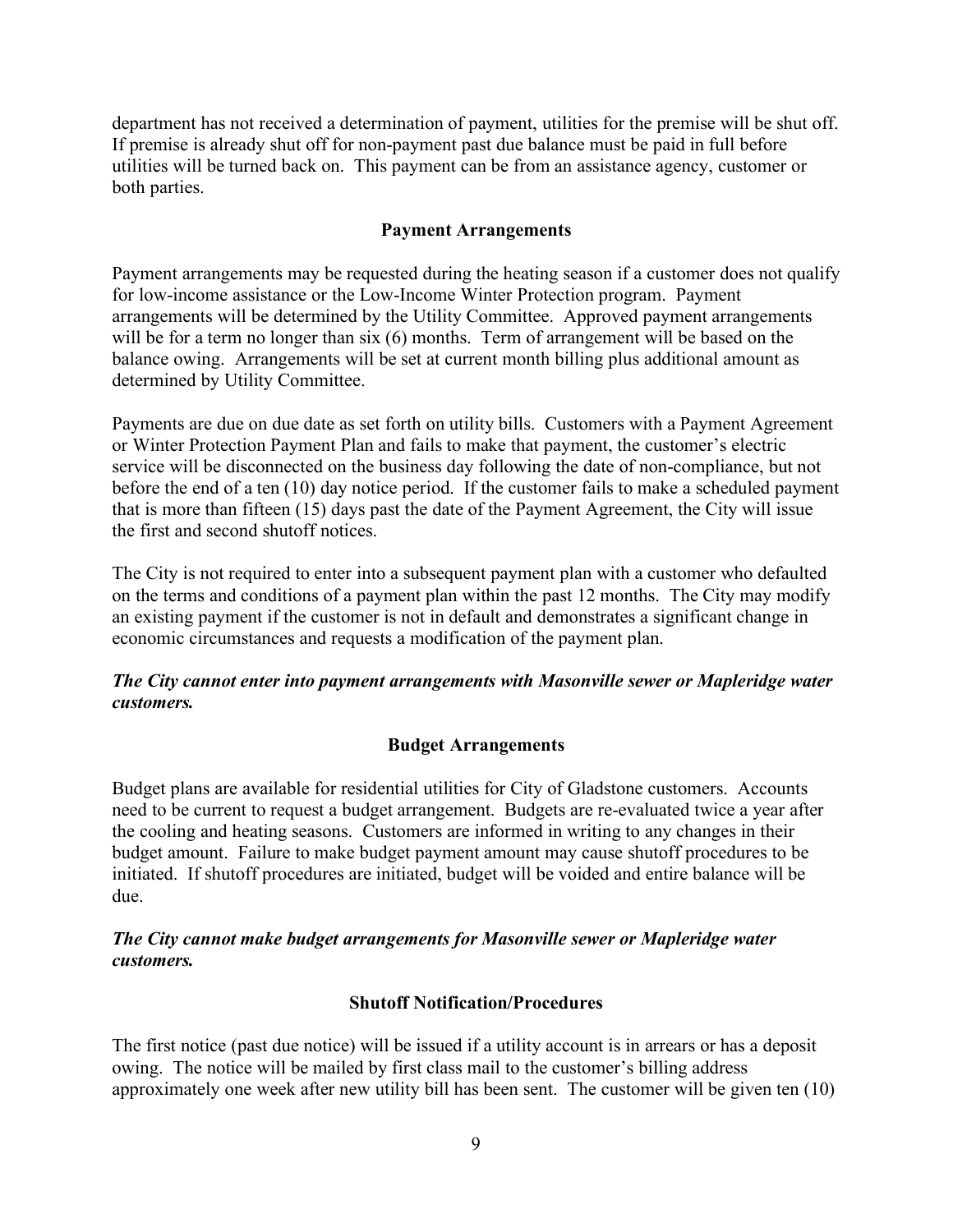days to pay the arrearage or enter into a payment arrangement. Customers applying for assistance on their past due utilities must have the agency contact the utility office to obtain a hold on their account awaiting agency determination. If customer meets requirements as stipulated in Assistance Agency requests, a 10-day hold will be placed on the utility shutoff procedure. Agency must contact prior to delivery of 48-hour notice. No hold will be given after delivery of 48-hour notice.

If the customer does not make payment or assistance agency has not contacted the utility office by the first notice due date, a second notice (door hanger) will be delivered to the customer's premise. A fee will be assessed to the utility account for delivery of this notification in accordance with the City Fee Schedule. The second notification will provide 48-hours to pay the amount as stated on the notification or utility service will be disconnected. Payment must be received by 9:30 a.m. on date of first notice to avoid 48-hour notice being delivered and fee being placed on utility account. Assistance agencies not contacting utility office **will not** negate fee being added to utility account and delivery of 48-hour notice. No hold will be placed on utility account after delivery of this notice.

The following information is required for shutoff notices:

- Name of account holder
- Service address
- Clear and concise statement of reason for proposed shutoff
- Date on or after which service may be shutoff unless customer takes appropriate action
- Telephone number and address where customer may make an inquiry about or dispute the balance
- Shutoff may be postponed through Medical Emergency procedure

No fewer than two (2) attempts shall be made prior to an involuntary shutoff of service to inform the customer of impending shutoff. Following are methods that may be used for contact:

- Previous balance on utility bill
- Past due notification sent via first-class mail
- 48-hour notification left at premise

Service may be shutoff up to fifteen (15) days after date on notification. If service is not shutoff within that period, first and second notifications must be reissued before disconnection of service.

Shutoff of service shall occur after 9:30 a.m. on date specified. Service shall not be shut off on a day or a day immediately preceding a day when the City is not open for normal business. Utility personnel must attempt to make contact with a responsible individual at the premise prior to shutoff of service.

Determination of shutoff of service will be done by the Utility Committee in accordance with this policy.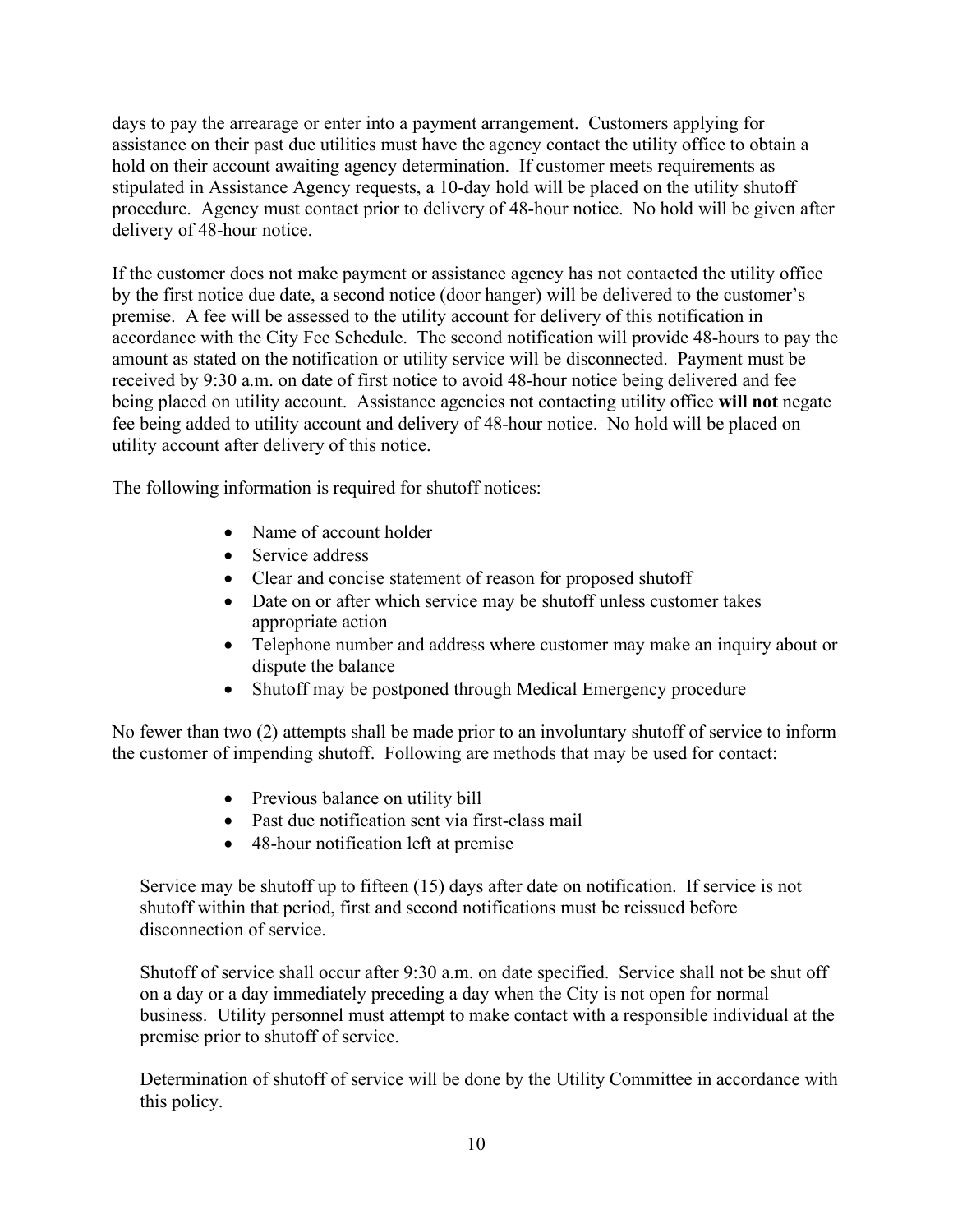At least two (2) hours prior to the close of the City's business day on date electric service is shutoff, a notice will be left at the premise stating that service has been shut off in accordance with this policy.

A fee will be assessed to the customer utility account once personnel have been dispatched for electric service shutoff. Payment or assistance agency notification must be made **prior** to 9:30 on day of shutoff to avoid fee being charged to account. If payment is made **after** 9:30 **and** personnel have been dispatched, a fee will still be assessed to utility account even if electric service **has not** been shutoff. Once personnel have been dispatched the fee will be applied regardless of account status.

Assistance information requests received after power has been shutoff for non-payment will be processed. Power will remain off until assistance determination has been made and any balance remaining thereafter has been paid to make utility account current.

It is against National Electric Code (NEC) 400.12 to run an extension cord from your premise to a neighbor for power if an enforced shut off has occurred. If it is found by utility personnel that this has occurred, the premise that is shut off will be charged for tampering at the rate currently set in the City Fee Schedule.

# **Eligible Senior Citizen Shutoff Notification**

In addition to meeting the procedures as noted above, if an eligible senior citizen is shutoff the City will attempt to contact the customer by one of the following means no later than three (3) business days after shutoff:

- Personal or automated phone call
- Notice by first-class mail
- City staff attempt to make contact at the premise
- Social services or public safety notification for contact (if City staff cannot make contact)
- Any other method approved by the governing body

Prior to shutoff of eligible senior citizen, utility personnel must attempt to inform customer that they are there to shut off their utility for non-payment. Utility personnel are to determine if customer understands what they are there to do and that there is not a medical or other issue that precludes the shutoff of power. If utility personnel feel the customer does not understand or medical or other issue, utilities will not be shutoff and management staff will be informed of the situation.

During the cooling season, if the temperature forecast for the day of shutoff or day following shutoff is 95° or greater, than shutoff on eligible senior citizen will not occur.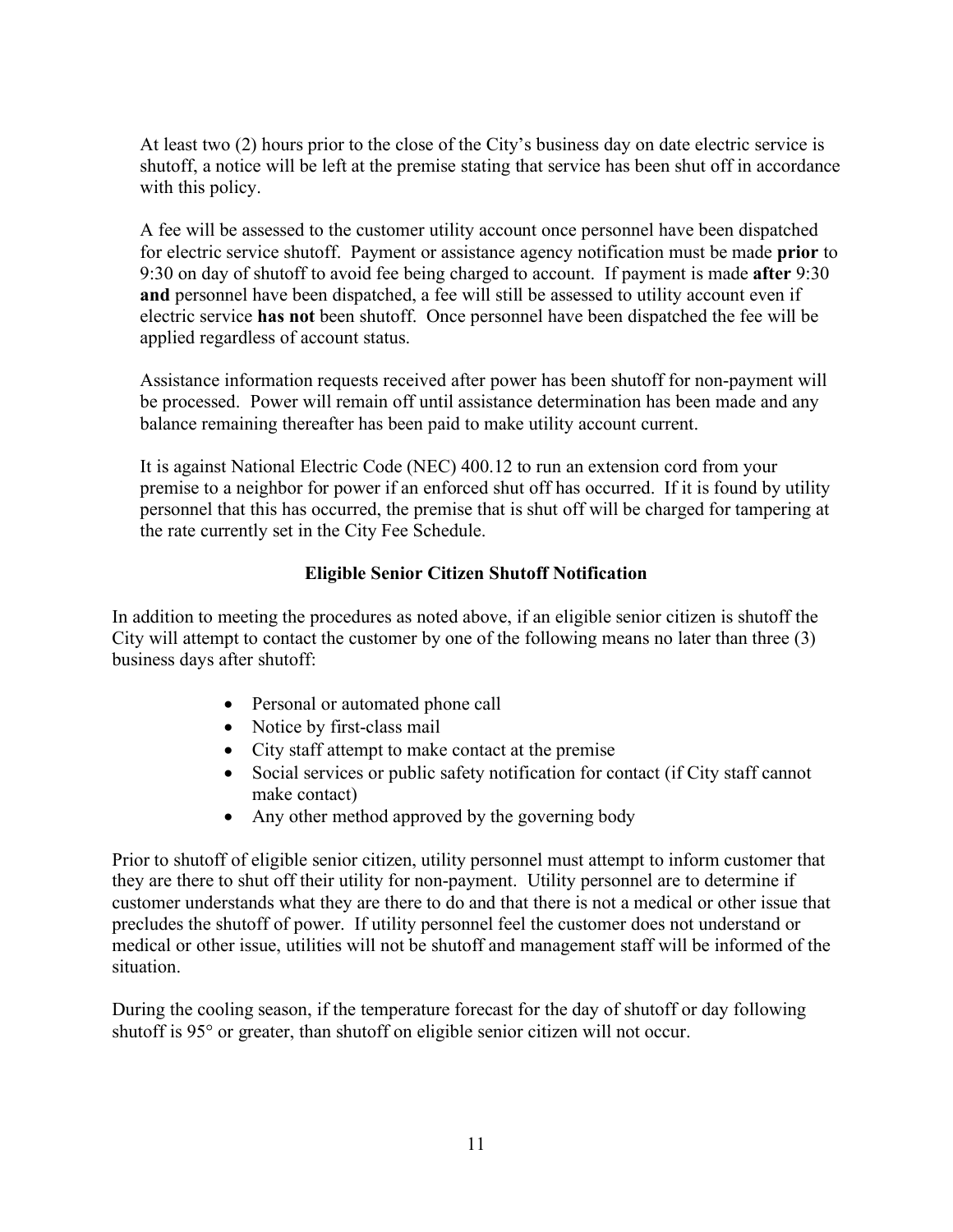During the heating season, the City shall not shutoff an eligible senior citizen. If it is determined by utility personnel that upon making contact prior to shutoff that the person is an eligible senior citizen as described in this policy, personnel will leave on power and inform City management.

# **Heating Season Shutoffs**

The City shall not shutoff service to any residential customer during the heating season **if** the City **does not** opt-in to the LIEAF program. If the City **charges** the LIEAF surcharge the City **shall not** shutoff service to customers who meet the following requirements:

- An eligible senior citizen lives at the premise and utility office has been notified
- An eligible low-income customer that has entered into a Winter Protection Program Agreement and is adhering to the payments
- Notification has been given to the City by an assistance agency that a pending payment has been approved for past due amount
- A Medical Emergency form has been filed with the City

# **Low Income Winter Protection Program**

During the heating season, a qualified low-income customer, as identified by item 4 in the definitions, may enter into the Winter Protection Program. The customer agrees to pay a monthly amount equal to 7% of the estimated annual billing for the premise or a mutually agreed upon amount. Prior to entering the program, a customer must demonstrate within 14 days of requesting protection that they have applied for assistance with the balance. Any arrears balance will be paid in equal payments from start of application to the start of the next heating season (November 1) in addition to the 7%. Once customer is approved, payment is due on the billing due date. After the heating season, the balance is evenly divided by months left to November 1. This will be the true-up payment. The true-up payment will be in addition to the regular monthly bill payment.

Service will be shut off to an eligible low-income customer who does not pay the monthly amount required under the winter protection program. Notification for non-compliance with the terms and conditions of the customer's protection agreement will include the following:

- Customer has defaulted on the winter protection program
- Nature of default
- Customer has ten (10) days in which to make payment or service will be shutoff
- Date on or after which service will be shutoff unless customer takes appropriate action
- Customer may dispute the claim, in writing, before the date of proposed shutoff as provided in this policy
- If dispute filed, City will not shut off service pending resolution of dispute
- Contact information of the City
- 2-1-1 assistance number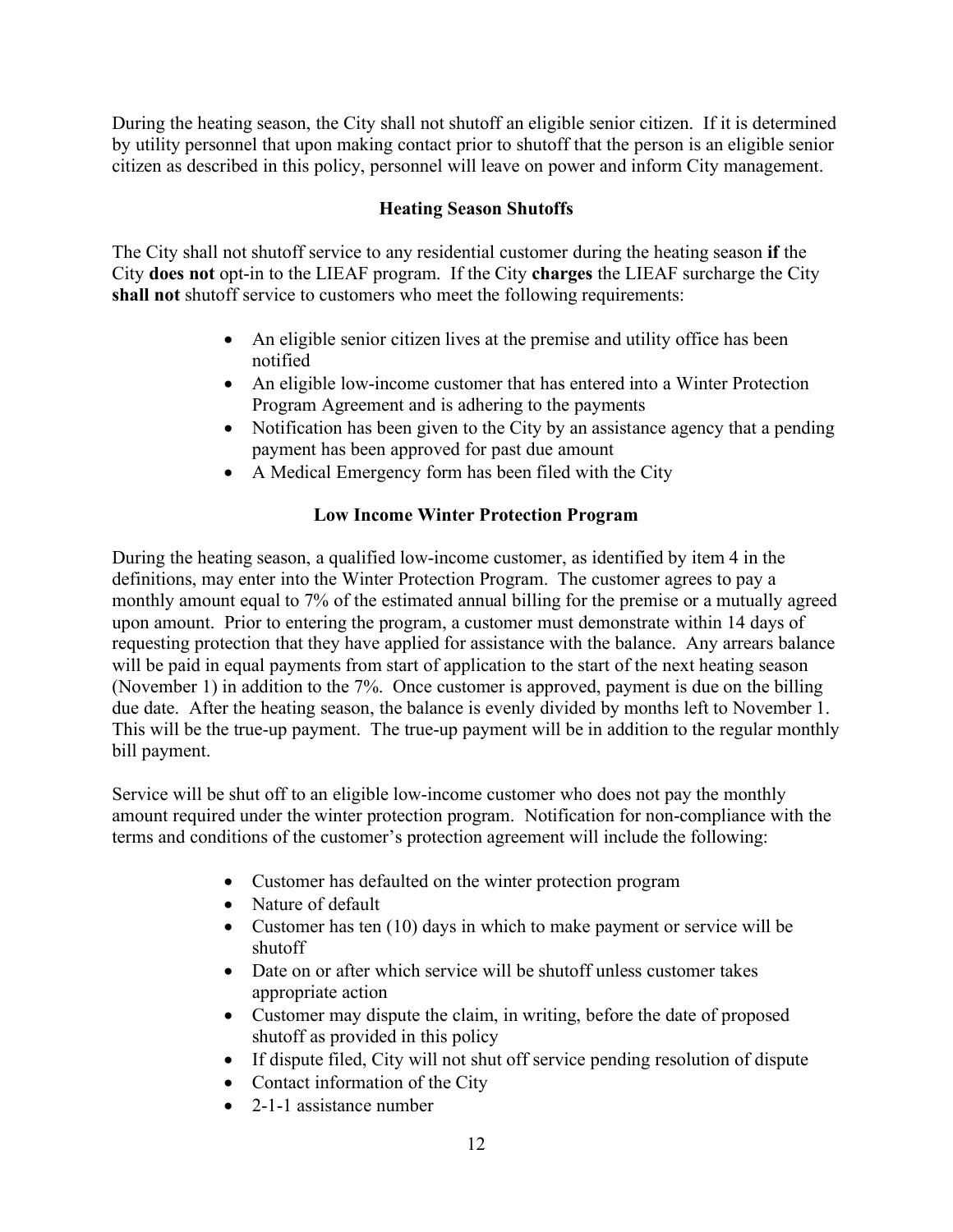- Shutoff would be postponed if a critical care or medical emergency exists
- Additional deposit may be required

Customers under this program who pay in accordance with their schedule will not be charged a late penalty. If a customer fails to pay by the due date, a late penalty will be assessed in accordance with the City Fee Schedule.

# **Critical Care/Medical Emergency**

Shutoff shall be postponed for not more than 21 days if the customer or a member of the customer's household has a certified medical emergency. The certification shall identify the person requiring the protection, the medical condition, any medical or life-supporting equipment being used and the specific time period during which the shutoff of service will aggravate the medical emergency.

Shutoff may be extended for further periods of not more than 21 days, not to exceed a total postponement of shutoff of service of 63 days in any 12-month period. Customer must provide additional certification for each 21day period. The 12-month period starts from date first certification is filed with the City.

If shutoff of service has occurred without any postponement being obtained, the service shall be restored for not more than 21 days if the customer provides proper certification for certified medical emergency.

# **Restoration of Electric Service**

Once the electric service is disconnected, it will not be reconnected until the amount as stated on the notice is paid or the City has been contacted by an assistance agency that the past due amount is to be paid through them or an agency they are representing. Reasonable efforts will be made to restore service on the day of payment or notification by assistance agency. Except for reasons beyond the control of the City, the service shall be restored not later than the first working day after payment or assistance agency notification.

After 3:00 p.m. reconnections will only be done if customer agrees to pay a higher after-hours reconnection fee. Fee must be paid prior to 10:00 a.m. the following day or power will be disconnected until arrears balance, plus all fees, are paid in full. An additional fee will be assessed for the second reconnection in accordance with the City Fee Schedule.

Reconnects done at the pole require 2-men and a truck. Reconnect cost will be based on time, material and vehicle expense. After hours reconnection is a minimum of two (2) hours overtime for two (men), time, materials and vehicle expense. Disconnections for non-payment are only done at the pole if access to meter is unavailable to city personnel.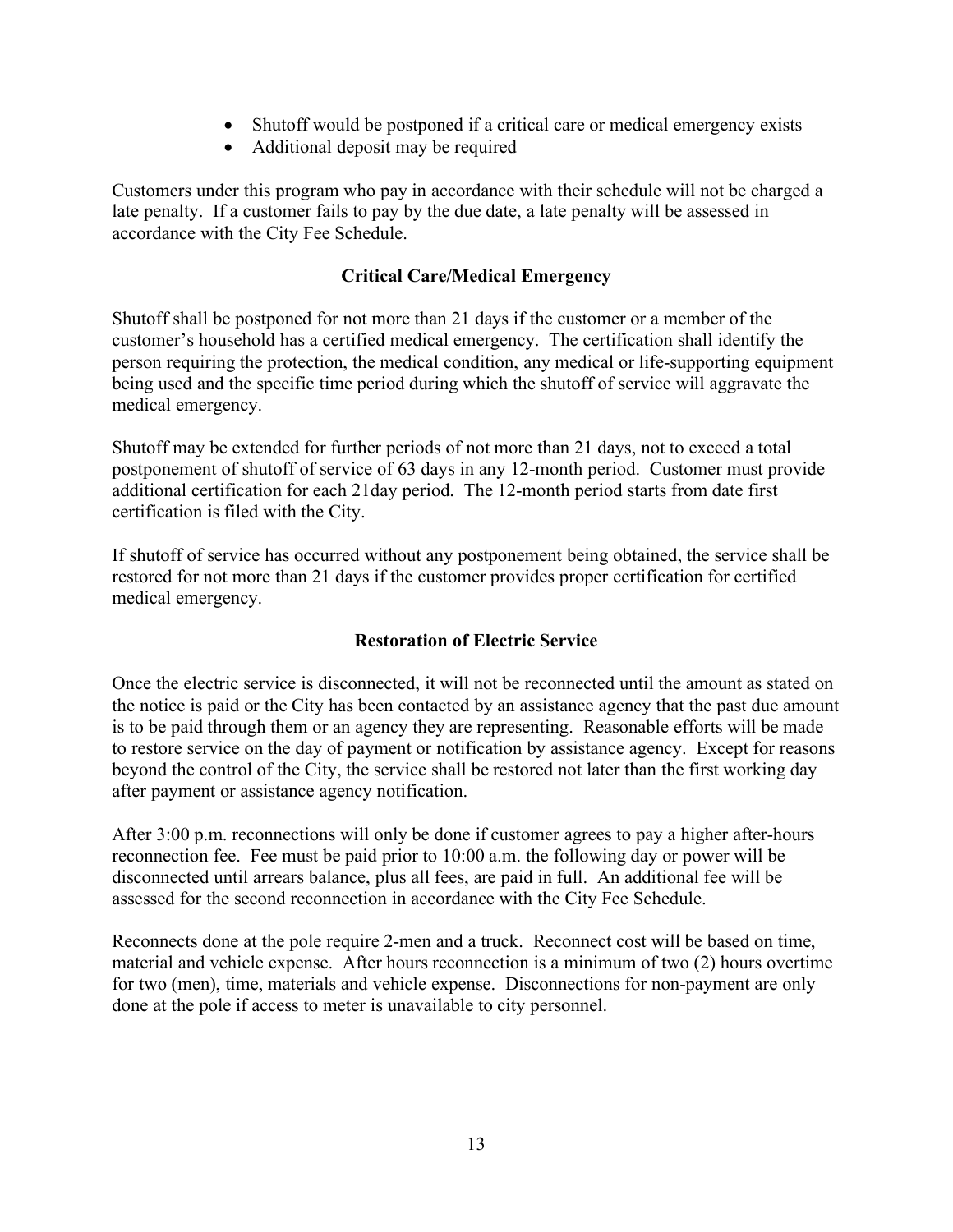#### **Water Service Shutoff**

The City reserves the right to shutoff water service on accounts where electric service has been involuntarily shutoff for one (1) week. If water service is disconnected, a reconnection fee will be assessed to account when service is turned back on through payment or assistance agency notification. Notification by assistance agency on electric portion payment does not apply to water balance. If assistance agency is using LIEAF funds, only the electric portion of the balance is paid. Your water service will remain off until balance is paid or agency contacts City stating they are paying the water portion of the bill. All reconnection fees will be in accordance with the fee schedule.

The City does not shutoff water to an occupied premise due to high usage issue without authorization of owner/tenant. A notification of high usage will be placed at the premise if unable to contact someone in person. The City is not responsible for any damages incurred to premise due to shutoff of electric or water services for non-payment by the customer or high usage issue.

#### **Refuse Service**

The City offers refuse pickup to our citizens. A private refuse service will only be recognized, and the refuse pickup charges removed from utility bill, if the Public Works Superintendent requires the premise to have a private service. This exemption applies to business customers or multi-family complexes required by the City to have a dumpster. Refuse charges will be applied to all premises in the municipal city limits, unless exemption has been authorized.

The City will furnish one refuse receptacle and one recycling receptacle per premise and/or unit. Requests for additional receptacles will be paid for by the customer and be the property of the customer. An additional pickup and/or recycling charge will also be added to the utility bill. All receptacles furnished by the City are the property of the City. Receptacles are numbered and assigned to the premise. Stolen or damaged receptacles are to be reported to the Public Works Department. Receptacles damaged through customer negligence will be replaced at a cost to the customer. Refuse receptacles for apartments are based on the number of units not the number of meters. Individually metered apartments will have refuse container removed by city personnel if the meter is disconnected for other than non-payment enforcement. Multi-unit shared meter premises will have refuse charges equal to number of units at premise added to the house account.

Per the City Commission minutes of October 10, 2005, refuse fees will not be waived for vacant premises unless the electric and/or water meter(s) are removed.

#### **Compost Site**

The City operates a compost site located on 29<sup>th</sup> Street. Customers who pay the Solid Waste Customer Charge on their utility bill can use the compost site. Non-city residents cannot use the compost site. The city reserves the right to ban persons who dump illegally at the site. Furthermore, the city may close the site, without advance notice, if abuses are occurring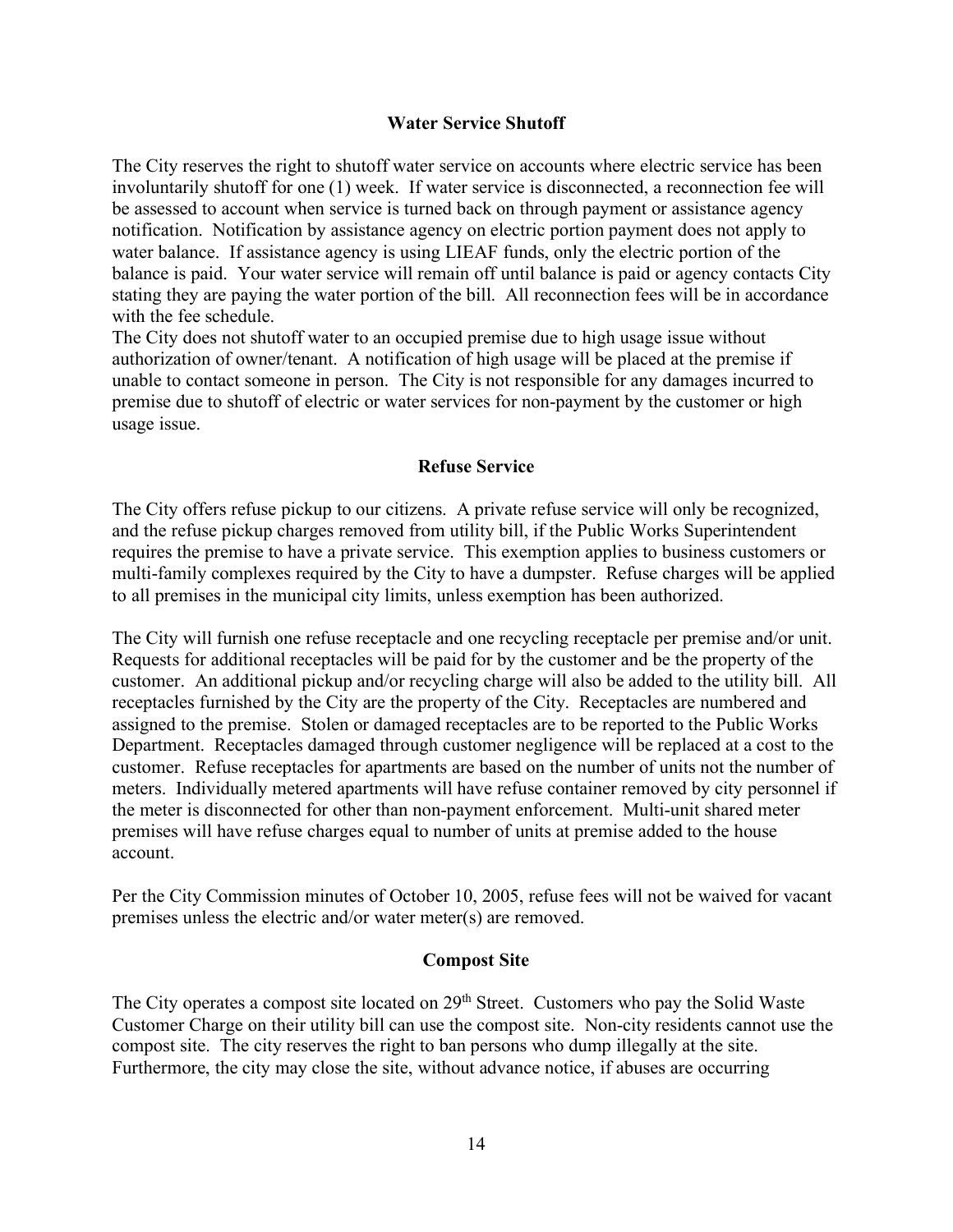pertaining to materials being left at site. City personnel inspects the site for infractions. City personnel are the only authority to deny entry to the compost site.

## **Clean Up Voucher Program**

The City of Gladstone provides the residents, who pay the solid waste customer charge, with a voucher for one load of trash up to 1,000 pounds beginning May 1 through June 30. Vouchers are for the residents of the premise who are named on the utility account. Landlords can only obtain vouchers for utility accounts in their name. Vouchers carry a small monetary value and can be used for any additional fees imposed by the Delta County Solid Waste Authority (DCSWA). The total cost of trash and additional fee items exceeding value as listed on voucher is the responsibility of the resident. A list of items that require additional disposal fee are as follows (list is subject to change by DCSWA and may not be all inclusive):

- Tires
- Mattresses/Box Springs
- Televisions
- Computers
- Printers
- Faxes
- Copiers
- Any other electronic
- Freon containing appliances

Disposal and acceptance of any item will be at the discretion of the DCSWA.

# **Utility Dispute**

A customer may submit a utility dispute, on a City approved form, if they believe there is an error with their bill or other utility related charges. The customer must provide specific detail about why they believe there is an error with the utility bill or other charges. The Utility Committee will review the customer's utility dispute and make a determination. The customer may appeal the committee's decision to the City Manager. Requests for credits on high water/wastewater due to broken pipes or other plumbing issues will be initially denied by the Utility Committee. It is suggested that the owner of the premise file a claim with their insurance carrier for the excess water/wastewater charges.

#### **Damage to Meters**

The electric and water meters are property of the City. Meters that are damaged through negligence, tampering, freezing, etc. will be replaced at the cost of the customer. Meters damaged by lightening will be replaced by the City. Determination of cause of meter damage will be done by the appropriate utility personnel and the premise owner will be notified in writing the determination as to cause of meter failure, if it is found damage is the premise owner's responsibility. The customer can dispute these findings through our utility dispute process.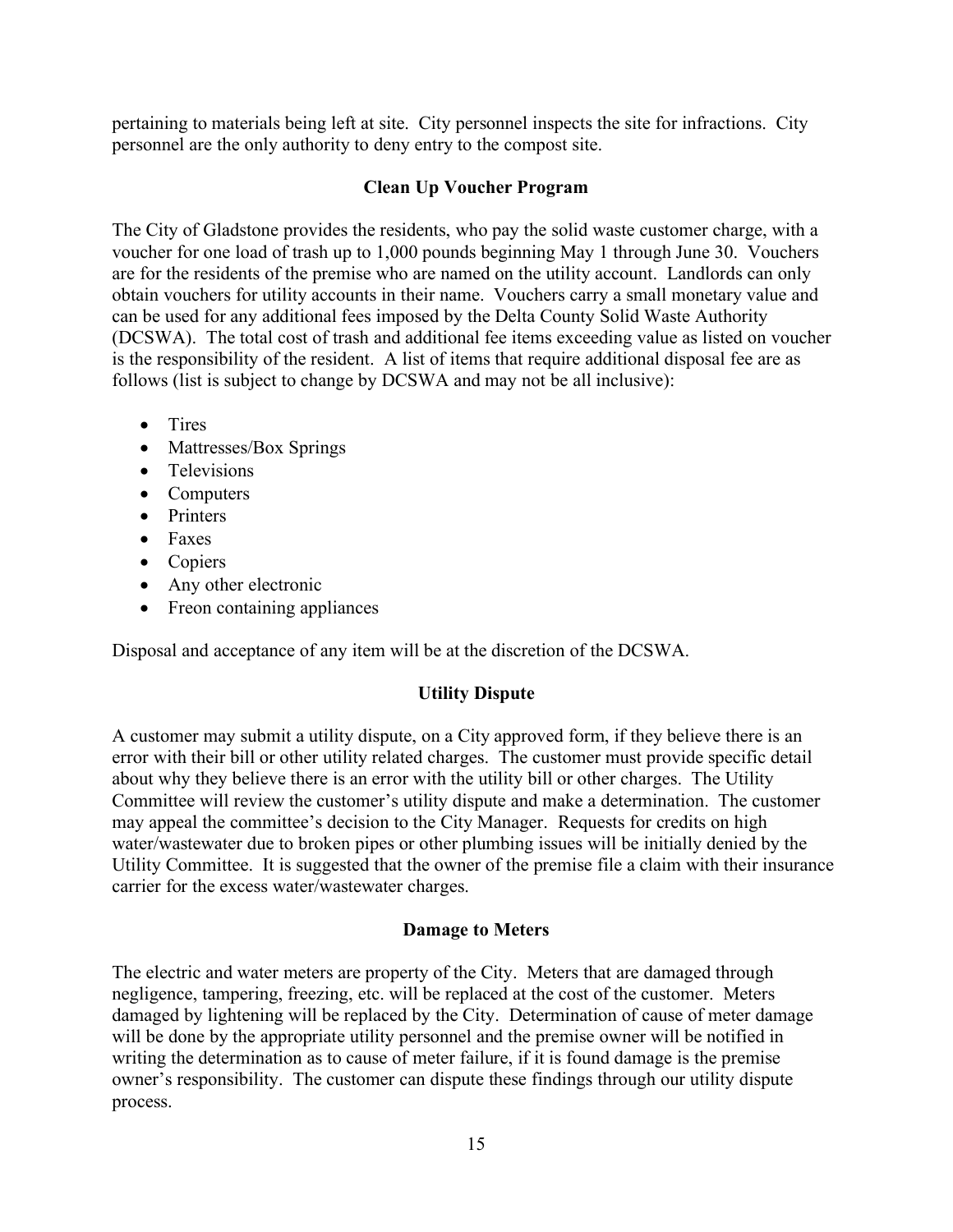Cost of replacement will be based on current market value for unrepairable meters for water. Damaged electronic radio readers on water meters and frost plates are also included in this clause. Electric meters will be based on current market value for replacement.

Water meters and/or electronic radio readers for meters not returned to Water Department upon the removal of a mobile home will have the replacement of said items billed to the last owner of record.

## **Water/Wastewater Credits**

Following insurance claim, credits for excess wastewater usage due to water leak/frozen pipe **may** be given as a **one-time** credit if it is ascertained by water/wastewater personnel that the water **did not** go through the wastewater system. Credit will not be given in the case where water was partial on the ground and partial through wastewater system. Water will be charged per the usage. Credit is not given on water as it was processed through the water system.

Winter "let run" credits will be given **only** on accounts authorized by the Water Department. Customers who do not have authorization will not be given a credit on their water/wastewater usage. Customer is responsible for ensuring their household water delivery system is sufficiently protected from freezing. Water Department provides premise listing to Utility Billing for credit purposes.

It is the responsibility of the landlord to ensure that pipes are sufficiently protected. If a tenant has a water pipe break, leak or running toilet, the landlord may be held responsible for the excess water charges, even if a lien waiver is on file. This is considered a maintenance issue, not a tenant responsibility for excess water billing due to conditions beyond tenant's control. If excess water billing is caused by other issues (i.e.: including but not limited to: running hose, pool fill or usage of similar nature) the billing will be the tenant's responsibility.

Residential customers may receive a wastewater credit for the volume of water used to fill an outdoor swimming pool. Volume is determined by the water technician. Credit is limited to once a calendar year.

#### *The City does not control let runs for Masonville sewer or Mapleridge water service.*

#### **Sanitary Sewer Lateral Backups**

If you have a back-up of sewage or suspect a back-up, you will need to immediately call the Wastewater Plant **first** and plant personnel will inspect the sewer main. If no one can be reached at the plant call 911. We must first inspect the sewer main to see if it is flowing properly. Once inspected, a drain cleaning service should be called if the problem is in the property owner's lateral. The City is not automatically liable for resulting damages or lateral cleaning whenever a sewer backs-up. It is only liable for those damages if the back-up was caused by negligence on the part of the City. Michigan courts have made it clear that the City does not and cannot guarantee that its sewers will never back-up.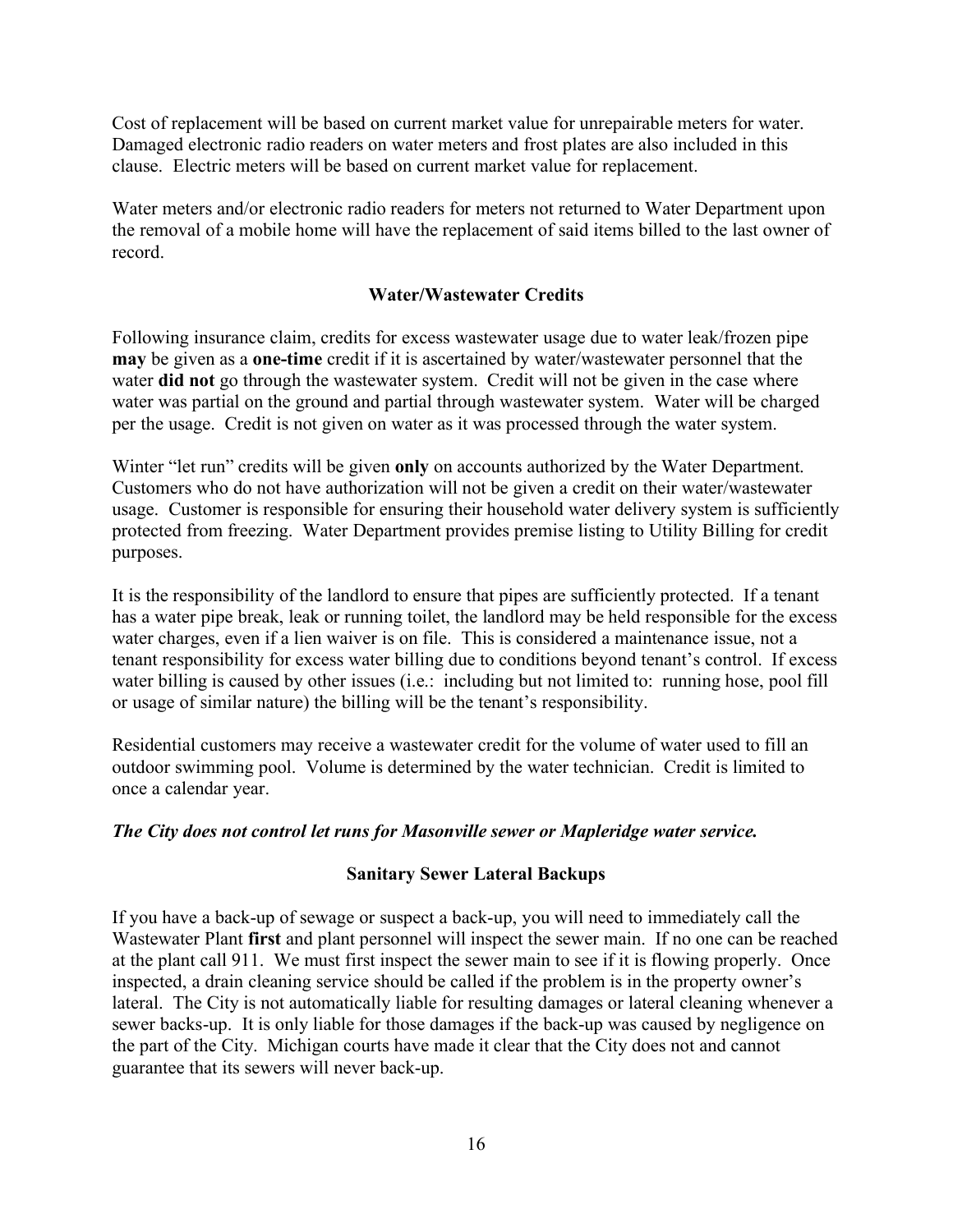The courts have stated that the City is liable for sewer back-up damages only if the City's negligence caused the damage. There are four basic questions the courts look at in deciding this issue. The City is liable if the answer to **all four** questions is **yes**:

- 1. Was there a defect in the City's sewer line?
- 2. Did the City know, or should have known, about the defect?
- 3. Did the City fail to correct the defect within a responsible time after learning of it?
- 4. Did that failure by the City cause damages?

If the City exercises reasonable care in inspection and maintaining its sewer lines, and if it responds to problems in a reasonable manner of time, it is not liable when sewer backups occur.

If you believe that answer is yes to all four of the questions listed above, then you should contact City Hall and proceed with filing an insurance claim. If not, file a claim with your homeowner's insurance.

# *The City is not liable for Masonville Township sewer. Contact the township for sewer backup.*

## **Discontinuation of Service**

The City may discontinue service upon written notice in case the meter or wiring for electric and/or the water meter on the customer's premise is tampered with in any manner to allow unmetered usage. The customer shall pay the City the estimated cost for the unmetered usage and pay the costs incurred to rectify the wiring and meter box for electric and/or water connection as approved by the City. The unauthorized connection to a utility power source or bypassing utility power source and/or bypass of water connection will be considered theft and will be prosecuted.

Customers or Electrical Contractors shall not cut meter seals without contacting Gladstone Electric Department prior to beginning of work. Meter seals shall not be cut prior to approval except in the case of danger to life or property. Permission will only be given to qualified persons to cut meter seals. Water meters and/or electronic radio readers shall only be removed with prior approval. Permission will only be given to qualified persons. Anyone cutting a meter seal, removing an electric meter or removing water meter components without adhering to the provisions provided herein will be subject to a tampering charge as set forth in the City Fee Schedule.

#### **Meter Test Requests**

Customers may request an accuracy test of their electric and/or water meter once every two (2) years at no cost to the customer. Additional requests within that time period will be at customer expense if test results show meter is accurate to industry standards. Testing fee will be in accordance with City Fee Schedule.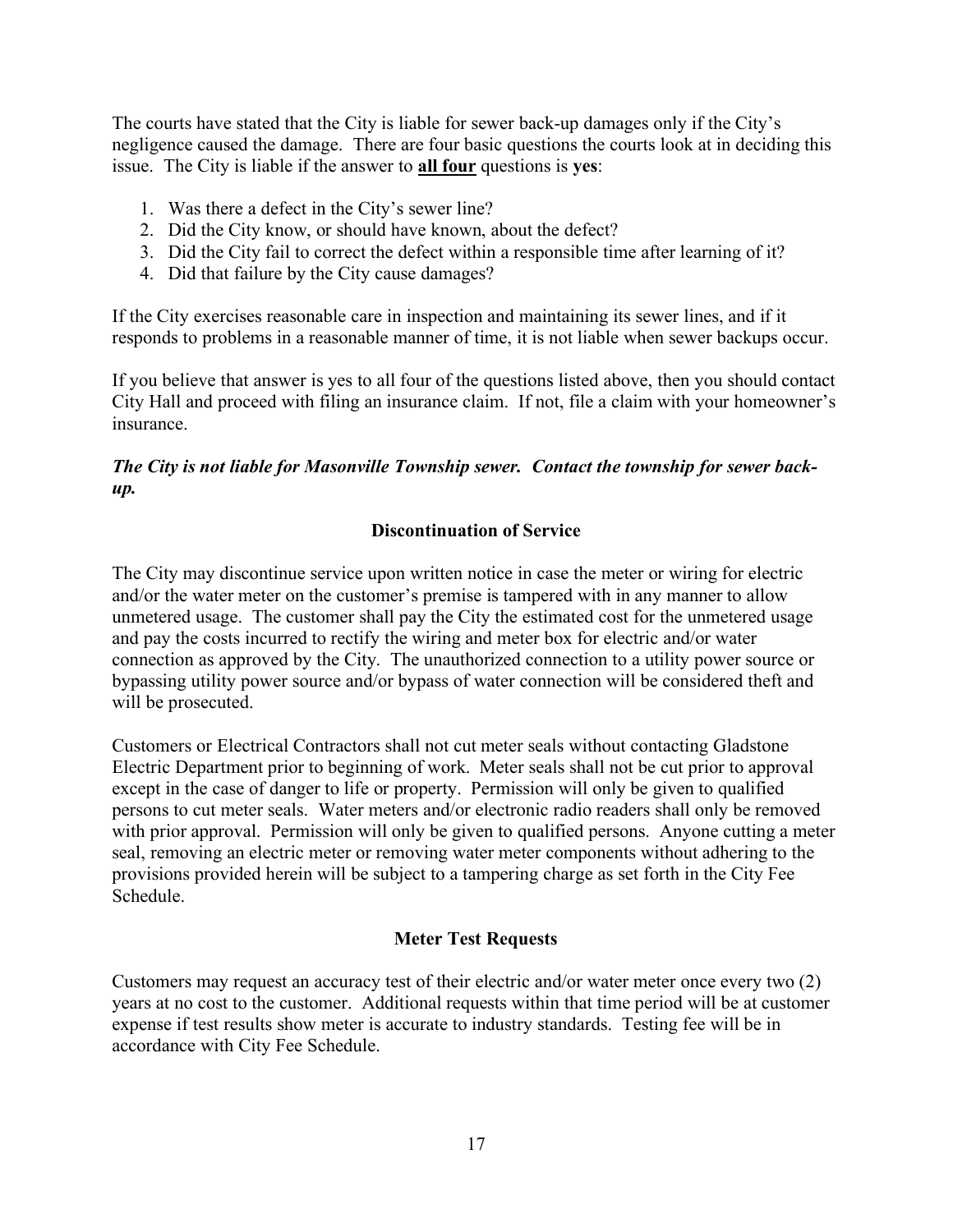## **Utility Liens**

Charges for services furnished to a premise may be a lien on the premises, and those charges delinquent may be certified by the Treasurer who shall enter the lien on the next tax roll against the premises to which the services have been rendered. Utility liens are related to the premise parcel number and not the name as stated on the utility account. The charges will be collected and the lien shall be enforced in the same manner as provided by the State of Michigan and the Gladstone City Charter and Ordinances for the collection of taxes assessed upon the roll and the enforcement of the lien for the taxes. Charges paid after due date specified on notification sent will be subject to a 10% penalty, even if paid prior to being placed on property taxes.

## *The City does not control utility liens for Masonville sewer or Mapleridge water services.*

# **Landlord/Tenant Utilities**

If the utilities for a premise are in the landlord's name, the landlord cannot shutoff the service to harass or evict the tenant if it is known by City personnel that a tenant is living there.

If the service is shutoff due to non-payment by landlord, the tenant may have utilities turned back on by having service placed in their name and a deposit paid in accordance with the deposit requirements herein.

The City will not be involved with any landlord/tenant disputes due to shutoff for non-payment by landlord and tenant placing utilities in their name.

# **Landlord Not Responsible**

In cases where a tenant is responsible for the payment of utilities and the Utility Billing Office is so notified in writing, which notification shall include a Lien Waiver form and a copy of the true lease, if one exists, any utilities accrued from the date that paperwork **is filed** with the Utility Billing Office will not be placed as a lien upon the landlord's property taxes. Exceptions would be as follows:

- If the City has discontinued service to a premise for non-payment and tenant is subsequently evicted, the Lien Waiver agreement is "**null and void**" as the rental agreement which the landlord had with tenant has been voided by way of eviction. Landlord would be responsible for utility balance and should contact utility office to ascertain balance to include with any collections the landlord is pursuing.
- Tenant has passed away.
- Tenant classified as "senior citizen" moves during or within one month of end of winter moratorium as described in Heating Season Shutoff.
- Tenant moves prior to receiving  $3<sup>th</sup>$  utility bill.
- Landlord sells rental to someone other than tenant.
- Tenant moves without informing utility office.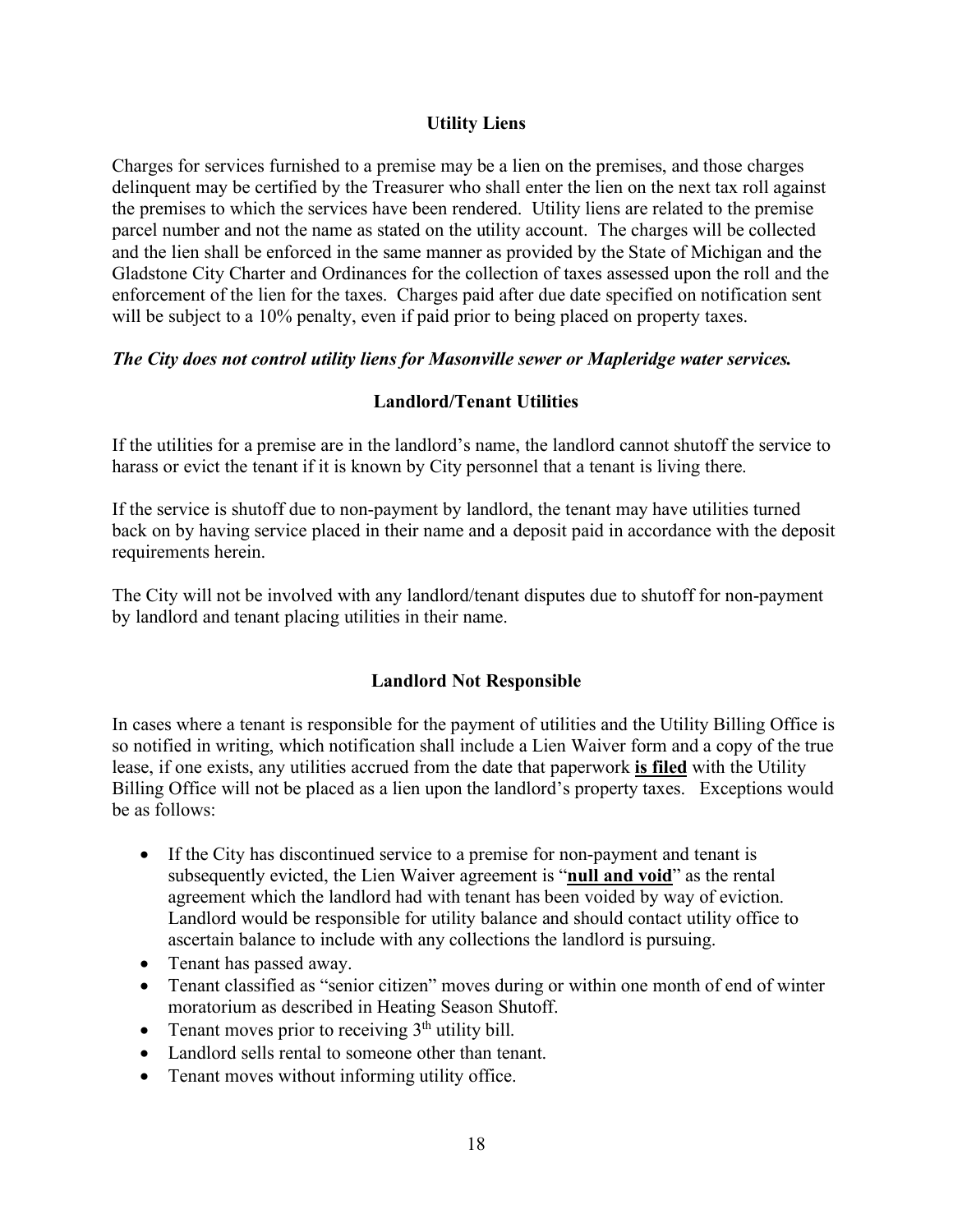• In cases of excess water/wastewater charges as determined by guidelines set under Water/Wastewater section, the landlord may be responsible.

The City will not send the landlord notification of tenants past due utilities without a signed Authorization to Release Personal and Account Information form signed by the tenant as stated in the Third-Party Consent portion of this policy. Landlords are encouraged to file a lien waiver to avoid potential past due utilities being placed as a lien on the premise. If a Lien Waiver has been filed, notification of past due accounts will not be sent to the landlord as they are not potentially responsible for the debt. However, notification will be given to the landlord upon the third day utilities have been disconnected for non-payment and tenant has not contacted utility office for payment arrangement, assistance agency contact or made payment of past due balance.

## *The City cannot accept Lien Waiver forms for Masonville sewer or Mapleridge water accounts.*

# **Land Contracts**

Land contracts filed with the city assessor will be treated as sale of the premise. The payee of the contract will be looked upon as the financial institution holding a mortgage. Lien waivers cannot be filed as the property taxes will be in the payor's name. If the land contract is held by the payee and not filed with the city assessor, it will be treated as a rental for utility purposes. A deposit will be required in accordance with this policy and at the rate set in the Fee Schedule. A lien waiver may be filed under same conditions as stated in previous section. Upon the property taxes being placed in the payor's name the lien waiver will be voided.

#### **Business Utilities**

Business utilities will follow the same shutoff notifications as listed in this policy. Businesses are not eligible for any of the special programs for shutoff protection listed in this policy.

A new account will only be established for a business once a business has been registered and is in compliance with all ordinances, codes, policies, permits and uses as prescribed by the City, State and Federal regulations as required by law. Failure to comply will result in any active utilities at premise being terminated, even under another name, until compliance has been met. If premise has had utilities discontinued by the City for non-payment and premise has code/ordinance violations, per Ordinance 607, Chapter 58-Utilities, Article I Section 58.3- Application for service:

Service will be connected and/or transferred to applicant only if use of premise has met all ordinances, codes, policies, permits and uses as prescribed by city and state. Nonresidential enterprises must be registered with the city prior to application for utility service to ensure they meet all requirements for premise location.

Business owners having a delinquent balance from a business at a different premise will have to pay previous account in full prior to new service being established. Businesses moving from one